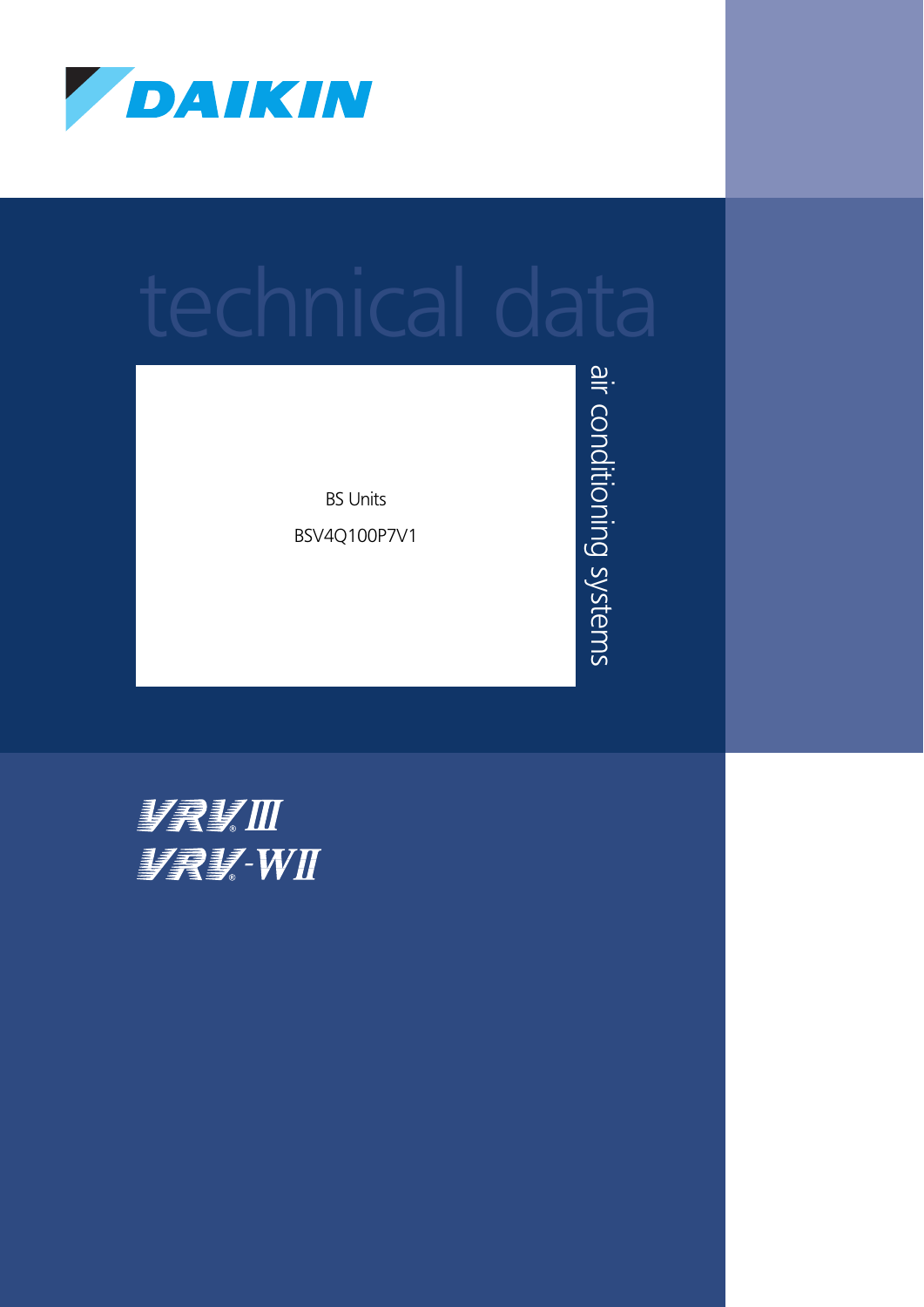## **TABLE OF CONTENTS BSV4Q100P7V1**

| 1              |  |
|----------------|--|
| $\mathfrak{p}$ |  |
| 3              |  |
|                |  |
| 5              |  |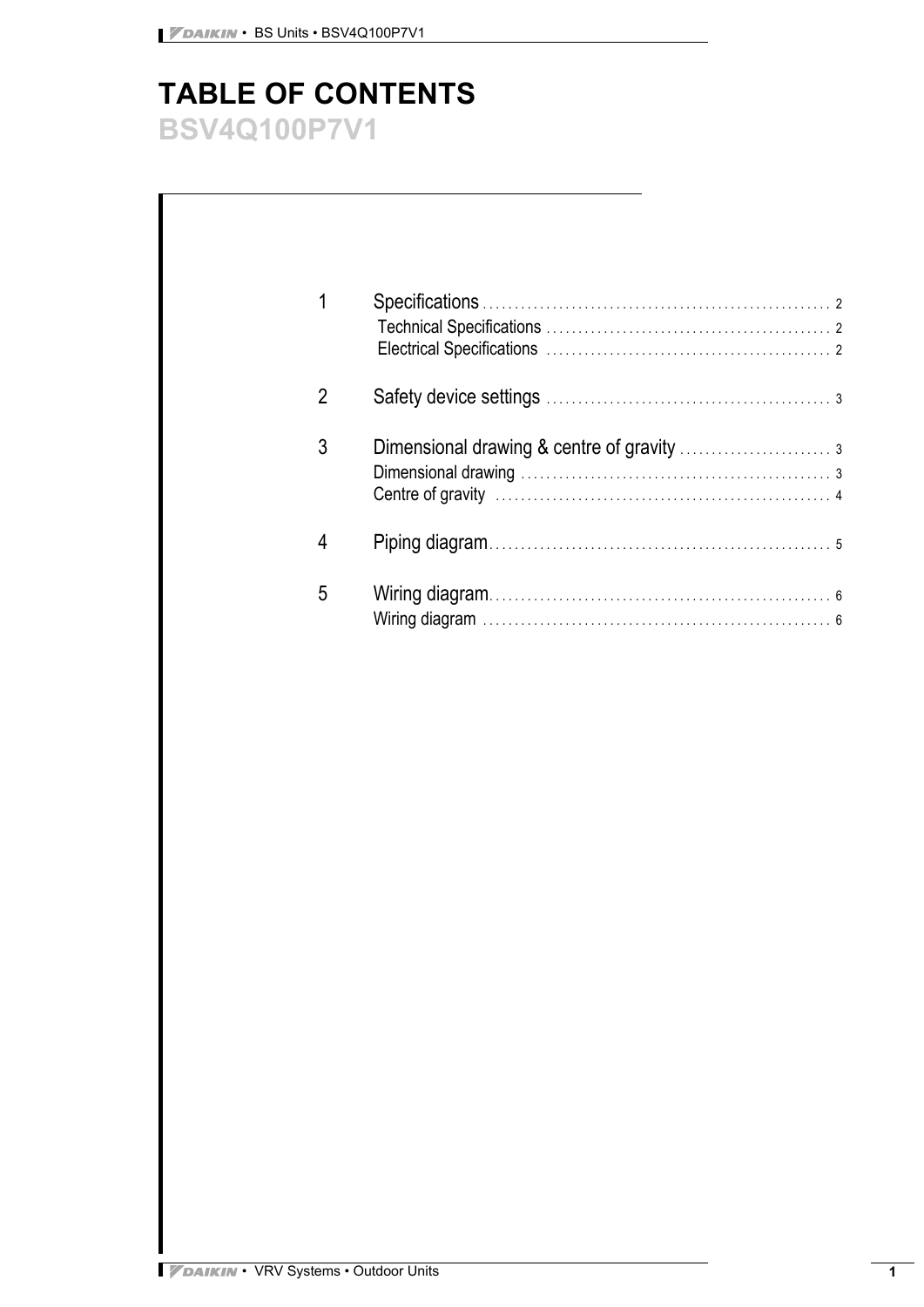# **1 Specifications**

| $1 - 1$<br><b>TECHNICAL SPECIFICATIONS</b>  |               |                 |    | BSV4Q100P7V1                                                                                                               |
|---------------------------------------------|---------------|-----------------|----|----------------------------------------------------------------------------------------------------------------------------|
| Total indoor unit capacity                  |               |                 |    | $A \le 400$ ( $\le 100$ per individual box)                                                                                |
| Total number of connectable indoor units    |               |                 |    | 20 (5 per individual box)                                                                                                  |
| Power input                                 | kW<br>Cooling |                 |    | 0.020                                                                                                                      |
| (nominal)                                   | kW<br>Heating |                 |    | 0.020                                                                                                                      |
| Casing                                      | Material      |                 |    | Galvanised steel                                                                                                           |
| <b>Dimensions</b>                           | Unit          | Height          | mm | 207                                                                                                                        |
|                                             |               | Width           | mm | 1.538                                                                                                                      |
|                                             |               | Depth           | mm | 777                                                                                                                        |
| Weight                                      | Unit          | kg              |    | 69                                                                                                                         |
| Outdoor Unit                                | Liquid (OD)   | Type            |    | Brazing connection                                                                                                         |
|                                             |               | <b>Diameter</b> | mm | 12.7 $(*)$                                                                                                                 |
|                                             | Gas           | Type            |    | Brazing connection                                                                                                         |
|                                             |               | Diameter        | mm | $19.1$ (*2)                                                                                                                |
|                                             | Discharge Gas | Type            |    | Brazing connection                                                                                                         |
|                                             |               | <b>Diameter</b> | mm | 28.6 (*2)                                                                                                                  |
| <b>Indoor Units</b>                         | Liquid (OD)   | Type            |    | Brazing connection                                                                                                         |
|                                             |               | <b>Diameter</b> | mm | $9.5$ (*1)                                                                                                                 |
|                                             | Gas           | Type            |    | Brazing connection                                                                                                         |
|                                             |               | Diameter        | mm | $15.9$ (*1)                                                                                                                |
| Sound absorbing thermal insulation material |               |                 |    | Foamed polyurethane, Frame resisting needle felt                                                                           |
| Standard                                    | Item          |                 |    | Installation manual                                                                                                        |
| Accessories                                 |               |                 |    | Accessory pipes                                                                                                            |
|                                             |               |                 |    | Pipe insulation tubes                                                                                                      |
| <b>Notes</b>                                |               |                 |    | (*1) When connecting an indoor unit from capacity class 20-50, use the accessory pipes delivered<br>with the unit          |
|                                             |               |                 |    | (*2) When the total capacity index of the connected indoor units < 290, use the accessory pipes<br>delivered with the unit |

| $1 - 2$       | <b>ELECTRICAL SPECIFICATIONS</b> |            | <b>BSV4Q100P7V1</b> |
|---------------|----------------------------------|------------|---------------------|
| Power Supply  | Phase                            |            | ∼                   |
|               | Frequency                        | Hz         | 50                  |
|               | Voltage                          |            | 220-240             |
| Voltage range | Minimum                          |            | $-10%$              |
|               | Maximum                          |            | $+10%$              |
| Total circuit | Minimum circuit amps (MCA)       |            | 0.4                 |
|               | Maximum Fuse Amps                | $\sqrt{ }$ | 10                  |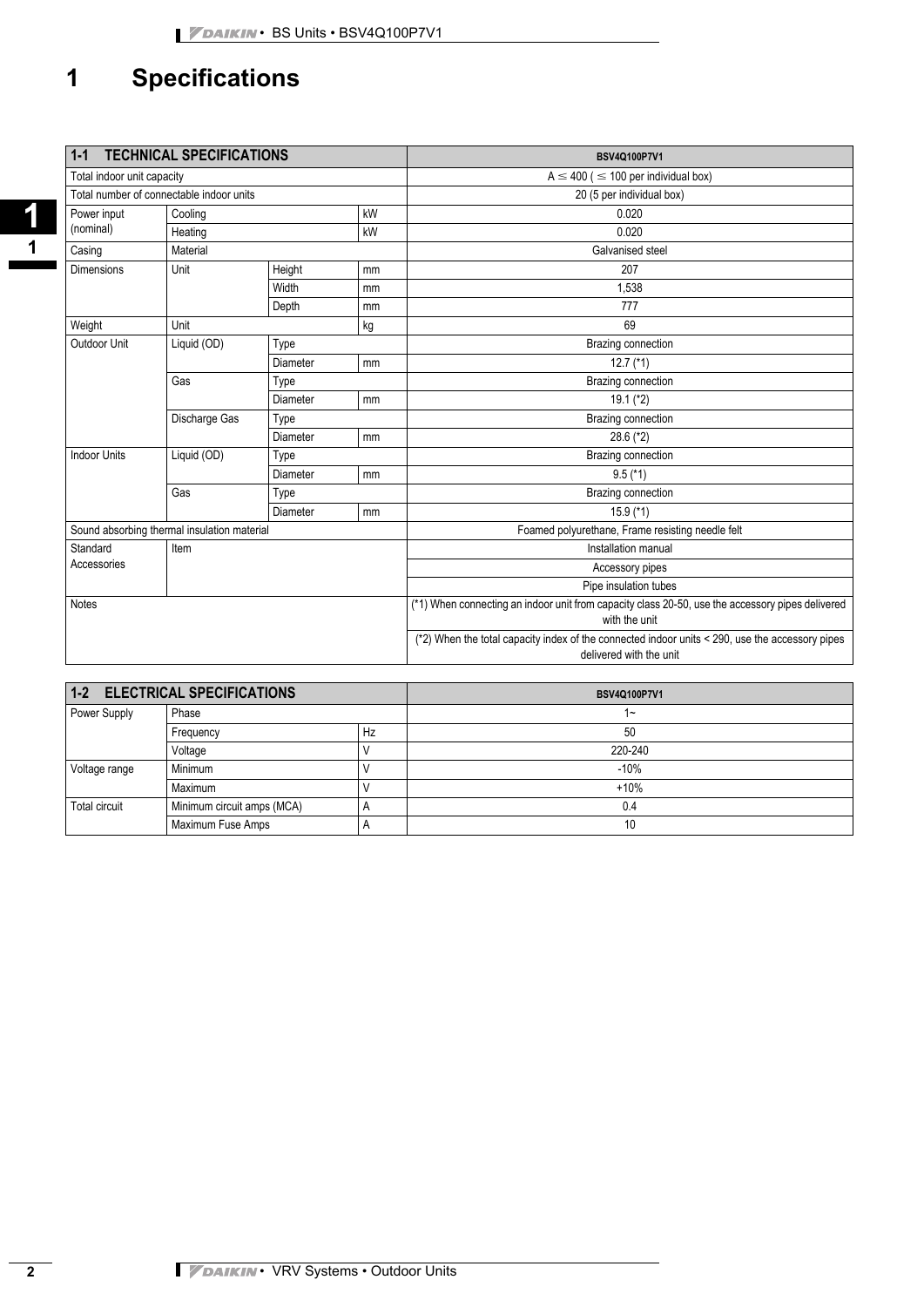## **2 Safety device settings**



## **3 Dimensional Drawing & centre of gravity**

#### 3-1 Dimensional drawing



**1 2**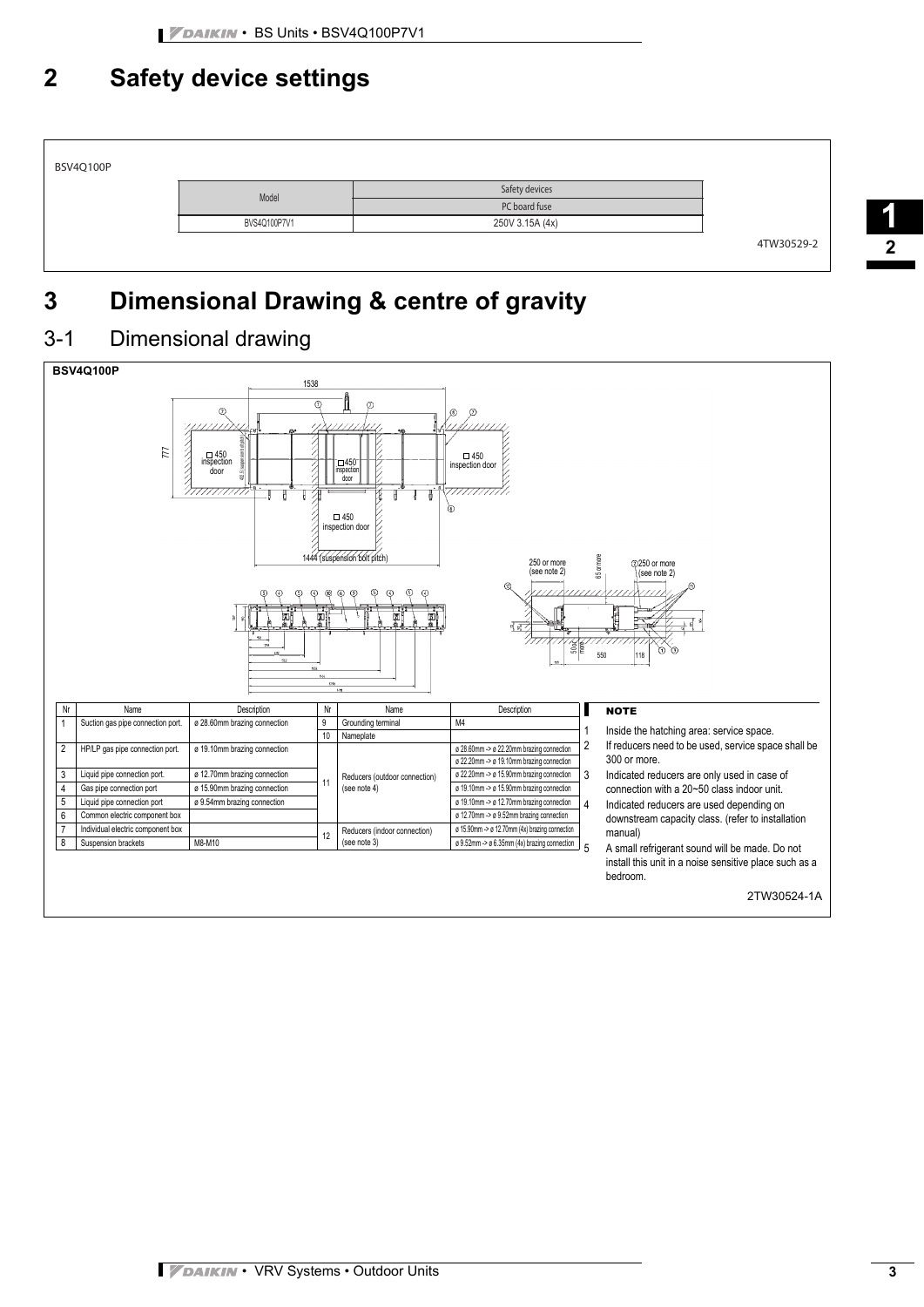### **3 Dimensional drawing & centre of gravity**

### 3 - 2 Centre of gravity

**BSV4Q100P**

**1 3**



3TW30529-1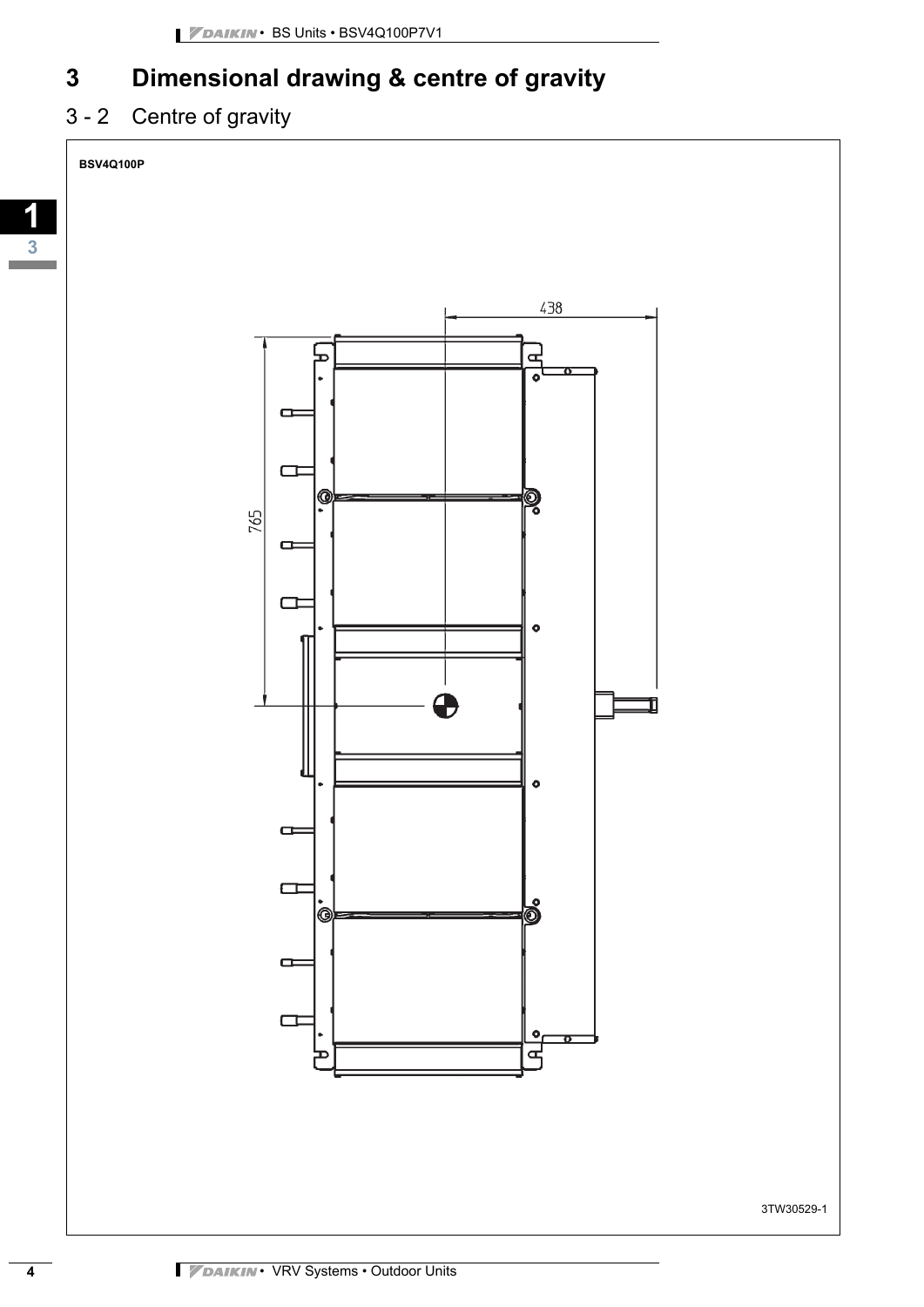## **4 Piping diagram**



**1 4**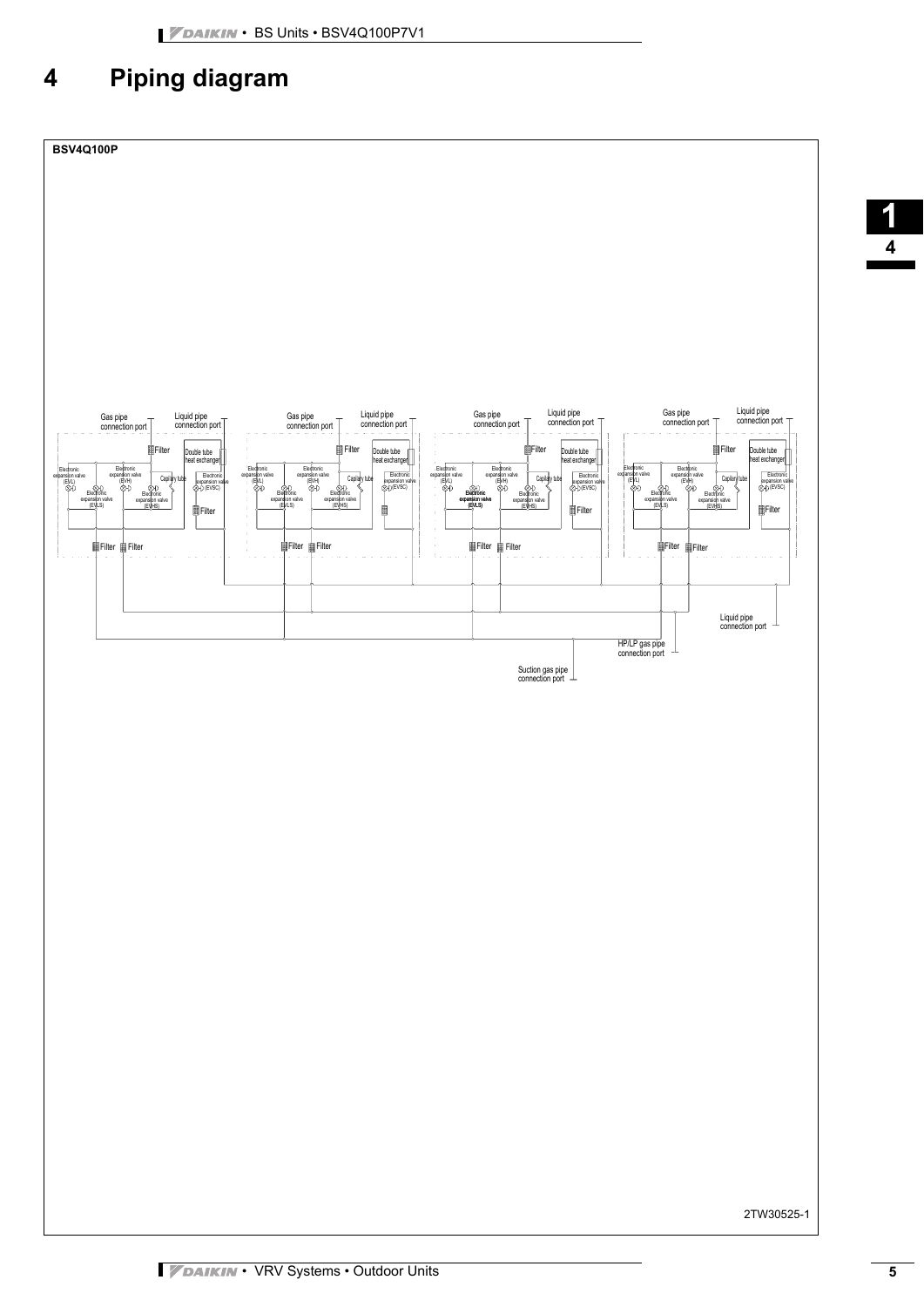#### **5 Wiring diagram**

#### 5 - 1 Wiring diagram



#### П NOTES

1 This wiring diagram applies to the BSV4Q.

2 When using the cool/heat selector (optional accessory), connect it to terminals A,B and C on X2M (each individual el compo box).

3 As for wiring to the In/D unit (F1), (F2) and Out/D unit (F1), (F2) on X3M, refer to the installation manual.

4 Use copper conductors only.

5 DIP switches (DS1, DS2) initial settings are as shown on the drawing for using DIP switches (DS1, DS2), refer to installation manual.